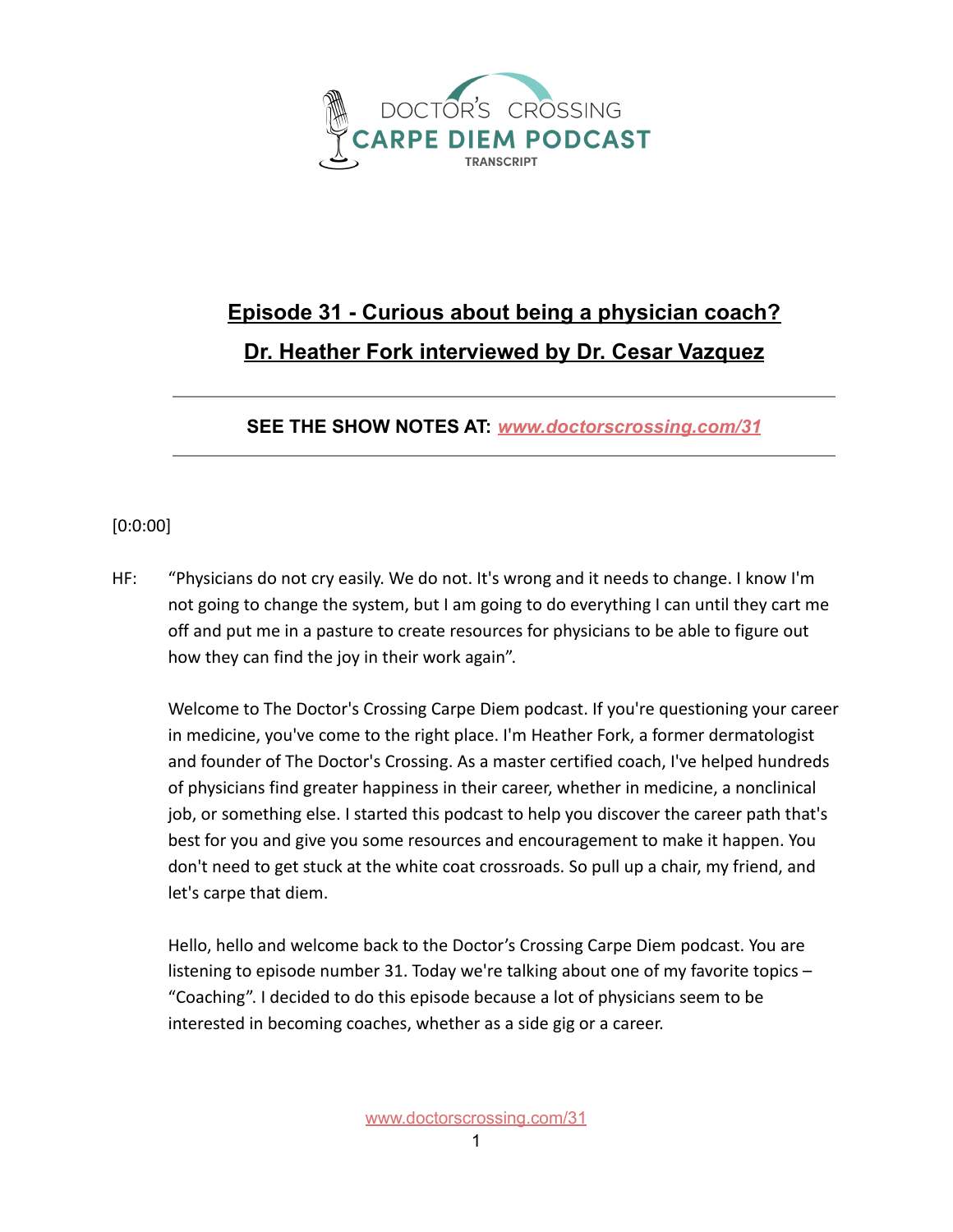

I'm often asked, "Are there already too many physician coaches?" I will say upfront that I think there's definitely room for more. Coaching is a powerful approach to help individuals make transformative changes. You can literally be a coach in anything where you're able to help your client get a result or achieve a goal that has a positive impact for them.

We're also familiar with coaches for athletes and high-level business execs. Coaches are used for everything from weight loss, to getting out of debt, finding your soulmate, or writing a book. People also use coaches to be a better communicator, cope with a difficult marriage or start a business. And of course, I have to mention, career coaches.

One way to think of coaching is as a three-legged stool. The first leg is the client has a problem that they can't solve on their own. And the second leg is the coach has a solution often because they've experienced a similar challenge themselves. And the third leg is the client is willing and able to pay for this help. If you have those three legs, you could potentially have a coaching business.

When a physician reached out to me recently to ask about getting into coaching, I thought "Instead of me just chatting with him, one-on-one, why don't I do a podcast episode where he can interview me and ask away?" And that is just what we did.

You'll hear some about my own journey into coaching, as well as information about the coach training, figuring out your own direction, the income range, some of the challenges, and also the difference between coaching, therapy, and consulting.

My interviewer is Dr. Cesar Vazquez, a board-certified pediatrician who practiced for almost 20 years before transitioning into the role of a physician advisor. As is often the case, there's so much more that I would have liked to have shared on this episode, but had to leave out due to time limitations.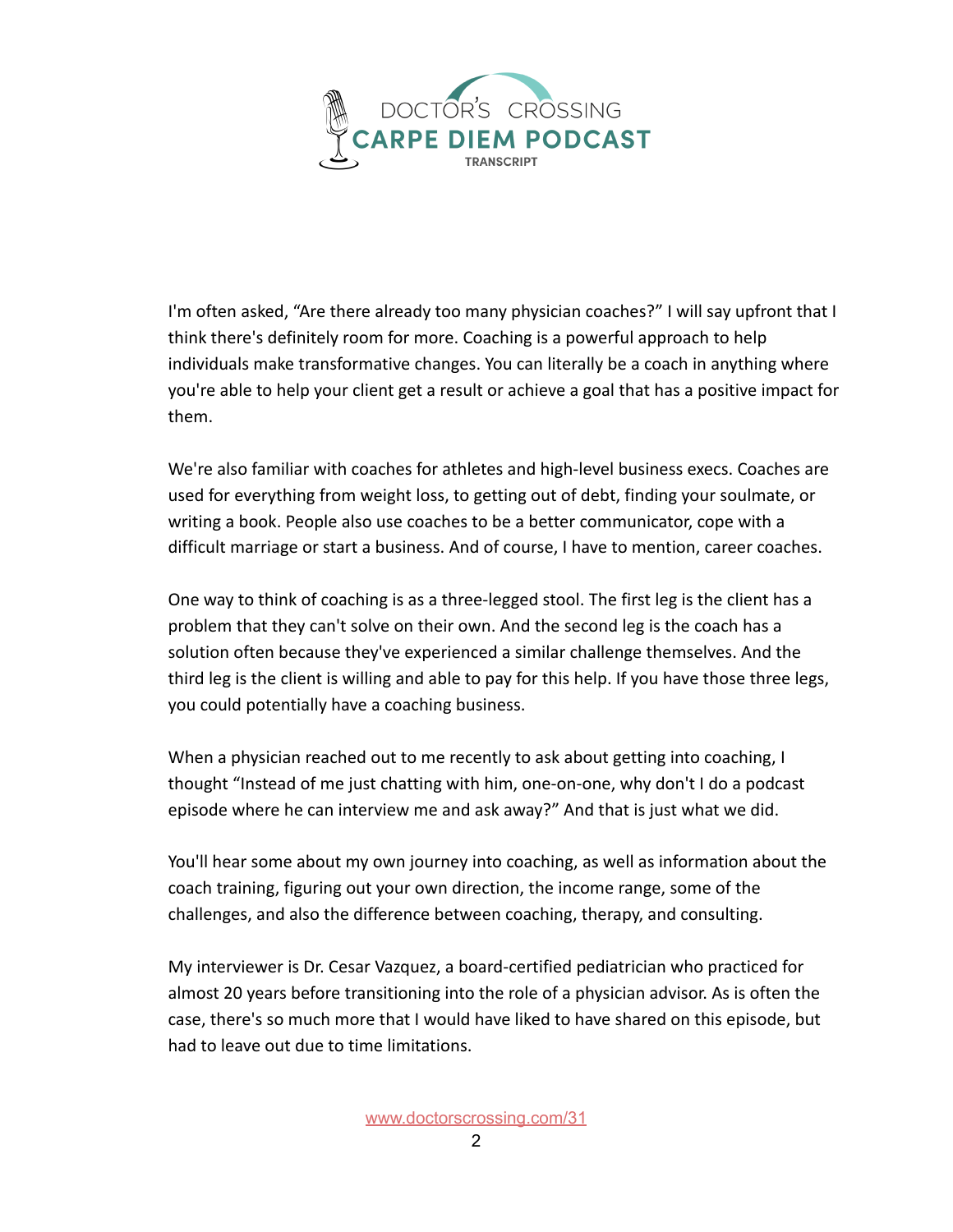

For additional information on coaching, you can go to doctor's crossing.com/coaching for a free download, as well as visit the show notes on the website for this episode.

All right, time to dive in and welcome my kind interviewer, Dr. Cesar Vasquez to the podcast.

- CV: Thank you, Heather. It's a pleasure to be here. Thank you for having me.
- HF: I am really excited about this. And before we launch in with you interviewing me, I'd love to have you tell us about your interest in coaching.
- CV: Well, thank you, Heather. So, my background in clinical medicine comes from a general pediatric background and training. I did some extra training and cardiology as well. However, my main focus was working in a solo practice, as well as a group practice, for about 18 years. And during that time, I took an interest in leadership and getting into more of the financial aspects of medicine, to the extent that I'm involved in some leadership within our medical society. And as time went on, practicing about 18 years went into a nonclinical career called physician advising, many of your listeners may know what that is.

And as time went on, I was very passionate about talking to doctors about, "Hey, there's a world out there besides clinical medicine. There are many, many other opportunities that some doctors can really connect with".

And in addition to that, I noticed that doctors were concerned because they felt maybe locked in, in their clinical job because they sort of had to continue to earn an income. And I think it was important for me to help them understand that there is an opportunity to earn a decent income as a physician doing nonclinical work.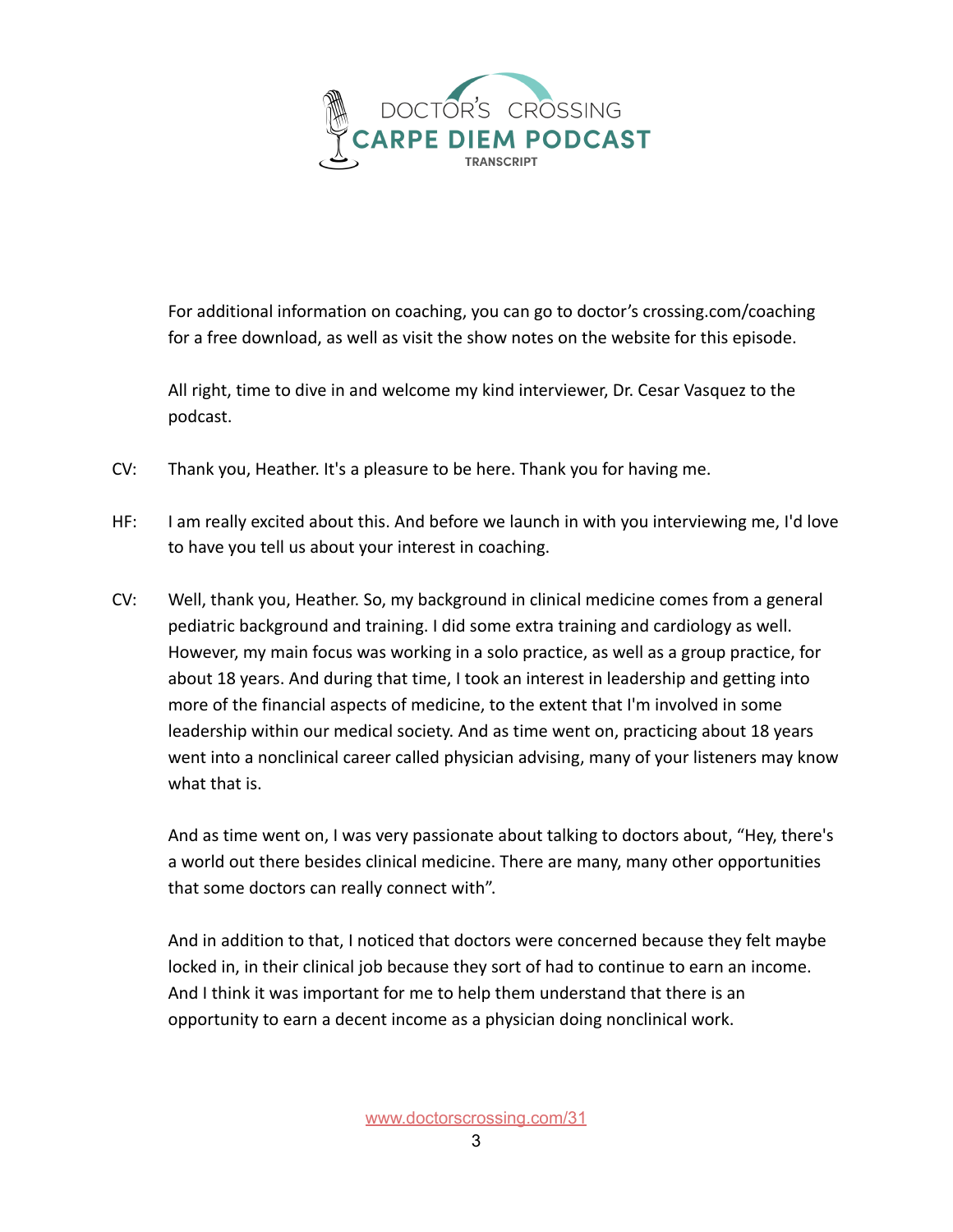

So, I became interested in two things. One, helping doctors navigate through some of the challenges involved with nonclinical careers transitions. As we all know, it's very easy to get our first clinical job, but it is a little bit more difficult to get a nonclinical job. And at the same time, to help them with some basic fundamentals of financial management. And so, that got me sort of interested more and more into the coaching field and I started to seek this out, talking to people and obviously reaching out to you and here we are. I appreciate the opportunity to be able to pick your brain and get a little bit more information for our listeners about this field.

- HF: Absolutely. I'm happy to do that for you. And I think that there's a real need for physician coaches to help in the area of financial coaching. It's such a big area. So, I'm excited that you have that interest. I am an open book.
- CV: Great, Heather, thank you. So, the first question I'd like to start out with is, more or less general. What's the difference between being a therapist, a coach, and doing consulting?
- HF: Great question. And there is some overlap when you're a coach and those areas, but if I were to define them, a consultant is usually hired for their expertise and they give information and they give advice, and they're also providing answers.

In coaching, it's more about partnering with your client to help them find their own answers. And when I did my coach training, they had this mantra, which was that your client is naturally creative, resourceful, and whole, and we're not in this role to tell them what to do, but really help them find their own answers.

As far as therapy goes, there are therapeutic elements absolutely to coaching, but in general, when someone seeks out a coach, they're ready to move forward, they're wanting to go from A to B with a goal or a result or change something within them.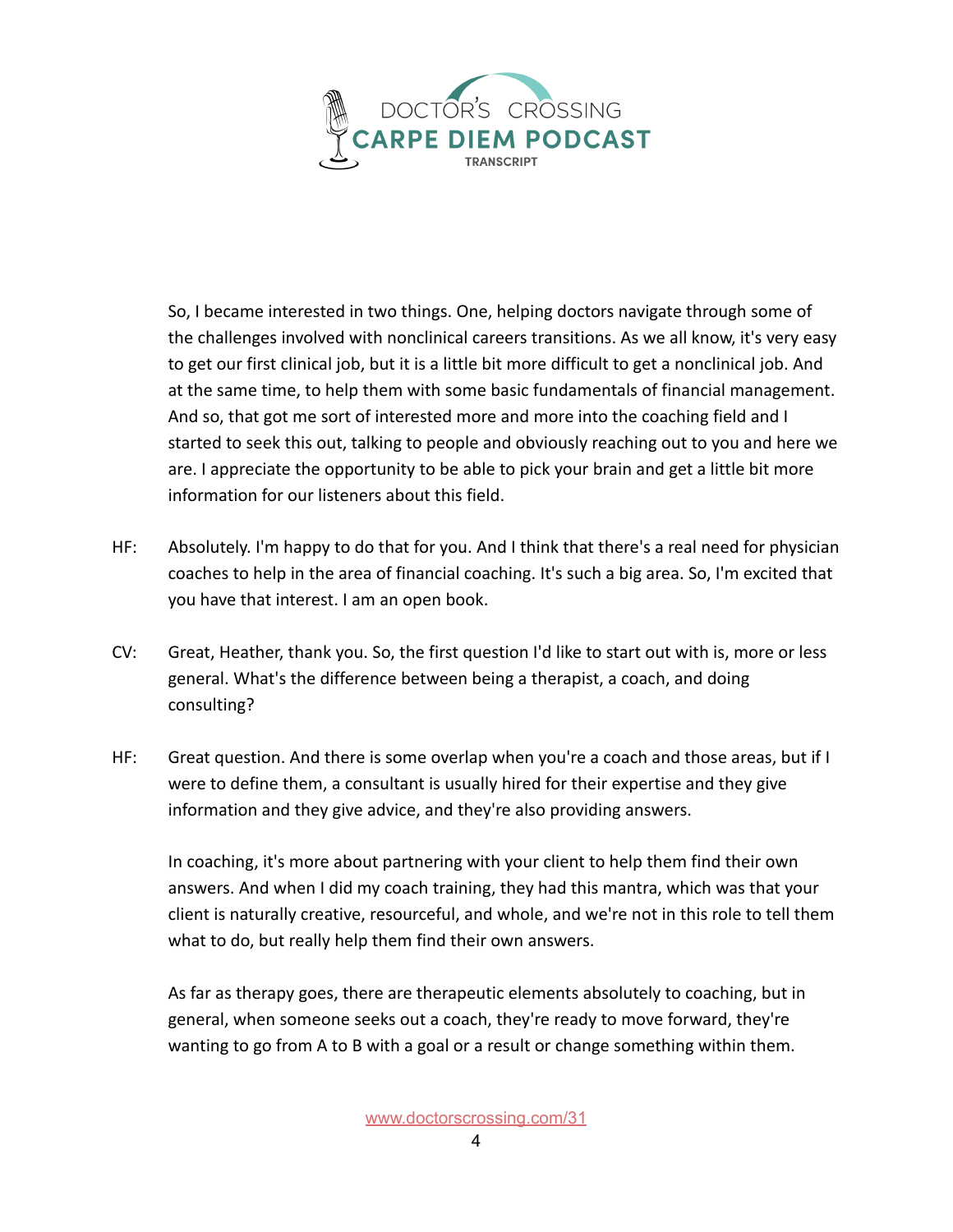

In therapy, it could be about reaching a goal, but the emphasis is more working through the past healing wounds, looking at limiting behaviors and patterns that are a bit entrenched. And that's not the say in coaching, we don't look at limiting beliefs and behaviors. We absolutely do. And we do reference the past because as human beings, we all have a past. And often when I work with physicians, we are looking at things that have (roots) sort of beliefs and patterns that are from childhood even.

The difference is that once a client is made aware of these things and they're able to make some shifts and then move forward without spending a lot of time on these things, coaching can be appropriate. However, if they're having trouble making changes that they want to, then they may need to spend more time talking to a therapist. Coaching and therapy are not mutually exclusive. I have clients who do coaching and therapy at the same time. They just have a bit of a different focus.

- CV: That's very interesting. Being that, we're all unique and the decision to make a career pivot and transition to the coaching field is a very personal decision. I'd like to know how you came about wanting to become a coach.
- HF: It's funny. This always makes me laugh because if I had followed the advice that I give my clients, I would have really seen the writing on the wall a lot sooner. Because what I say often is pay attention to what you're doing that nobody's paying you for and see if you can make a career out of it.

Well, when I was still in practice, I loved personal development, I loved personality type that's when I began learning the Enneagram. I also would go to these workshops where you learn a tool or a technique to improve yourself. And so, I would go to these workshops and then I come back to practice then I'd say, "Well, who wants to let me take them through a program?" And I remember my aesthetician went through one with me and that was a lot of fun. I had a friend who was a family practice physician, and we did a program. I didn't call it coaching. I don't think I knew what coaching was at that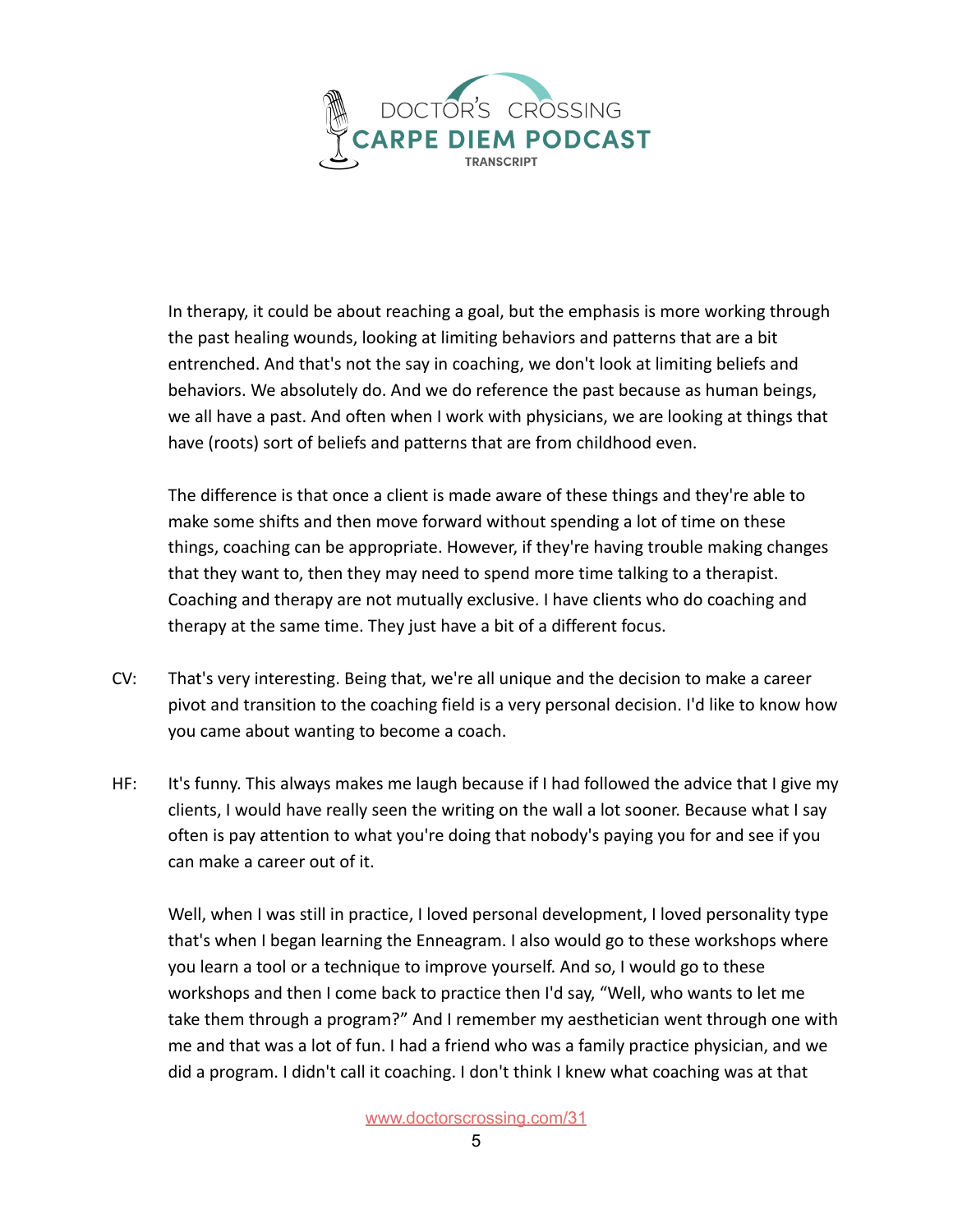

time, but I liked it for myself and I really like seeing other people make big changes that were impactful for them.

Well, then I ended up selling my practice and leaving medicine, but at that time I really didn't put two and two together. It wasn't until a bit of time that I had just taken after practicing to figure things out that all of a sudden it just hit me. Like, of course, this is so obvious. This is absolutely what I want to do. And I remember the day that I made that "aha", I started googling programs and I started talking to people, to coaches who had gone to different programs. When I found where I wanted to go, that was in California and it wasn't going to start for six months. And I have to say that that was the longest six months I've ever waited in my life because I just knew that was what I was supposed to do.

- CV: That's wonderful because it's not often that easy for people to just have this moment, sincerely an epiphany and realize, "Wow, this is what I was really meant to do". And having said that, being a coach obviously has different dimensions and it appears that your focus is mostly into career coaching, but in general, how does somebody decide what area of focus to really target on?
- HF: Sure. I made that decision kind of backwards. Well, I kind of happened into it and this is how it may happen for other physicians or anyone who wants to go into coaching. When I was in my training, we had to have five paying clients to even get into certification, that part of it. And so, I was an oil can coach. Basically, I coached whoever squeaked and I beat the bushes. I canvased my banker, my chiropractor, people I did volunteer work with, people I trained with. I even got the checkout girl at World Market to sign up for coaching.

And in that process, I had a couple of physician clients and I just loved working with them. I didn't know any physicians had issues or had burnout. I really thought I was the only one and I loved working with them.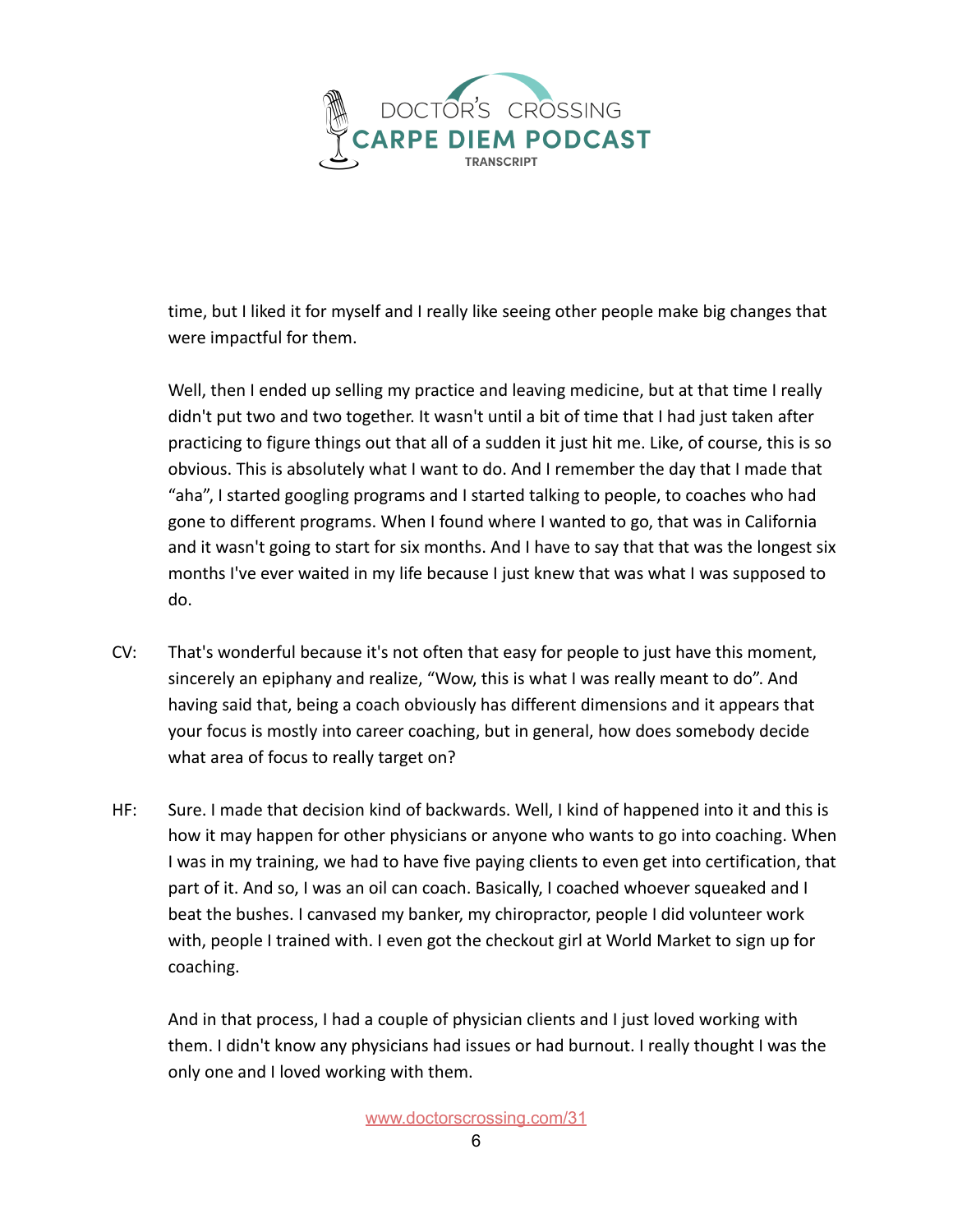

So, I would suggest if someone's interested one way to start assessing what coaching direction would be right for them is to try coaching, especially if you're in training, people from all walks of life, different professions, people have different challenges that they're facing and see who is attracted to you and also who you really like working with.

- CV: And that's very important because it boils down to sort of what are your skills, your passions are, your interests, and so on. So, we've sort of discussed the differences between therapy, coaching, consulting, and sort of your pathway into career coaching. Having said that, what is your day-to-day like as a coach? Just your typical day. Any comments on that?
- HF: Every day is a bit different. And since I work for myself, I do get to arrange my schedule. There are three buckets of work that make up my business, which is basically a bucket, which is the coaching that I do. Another bucket which is running the business, the emails, the invoicing, working with the accountant and working with my business manager.

And then there's the bucket of marketing. And I have to say, I never wanted to be a marketer, I never thought of myself as a marketer and I've never had an ad or done any kind of marketing campaign. So, for those of you who are thinking, "Ah, that sounds terrible to have to do that (marketing)". What I do is I just create content and I started creating the content for my blog initially, which I did for 10 years and then now the podcast. So a lot of time goes into this content creation.

So, in my day, I usually do the content creation and the business part in the earlier part of the day. And then I do the client calls in the afternoon and evening because those are the most fun for me. So, it is sort of like downhill – "Oh yeah, I get to coach now".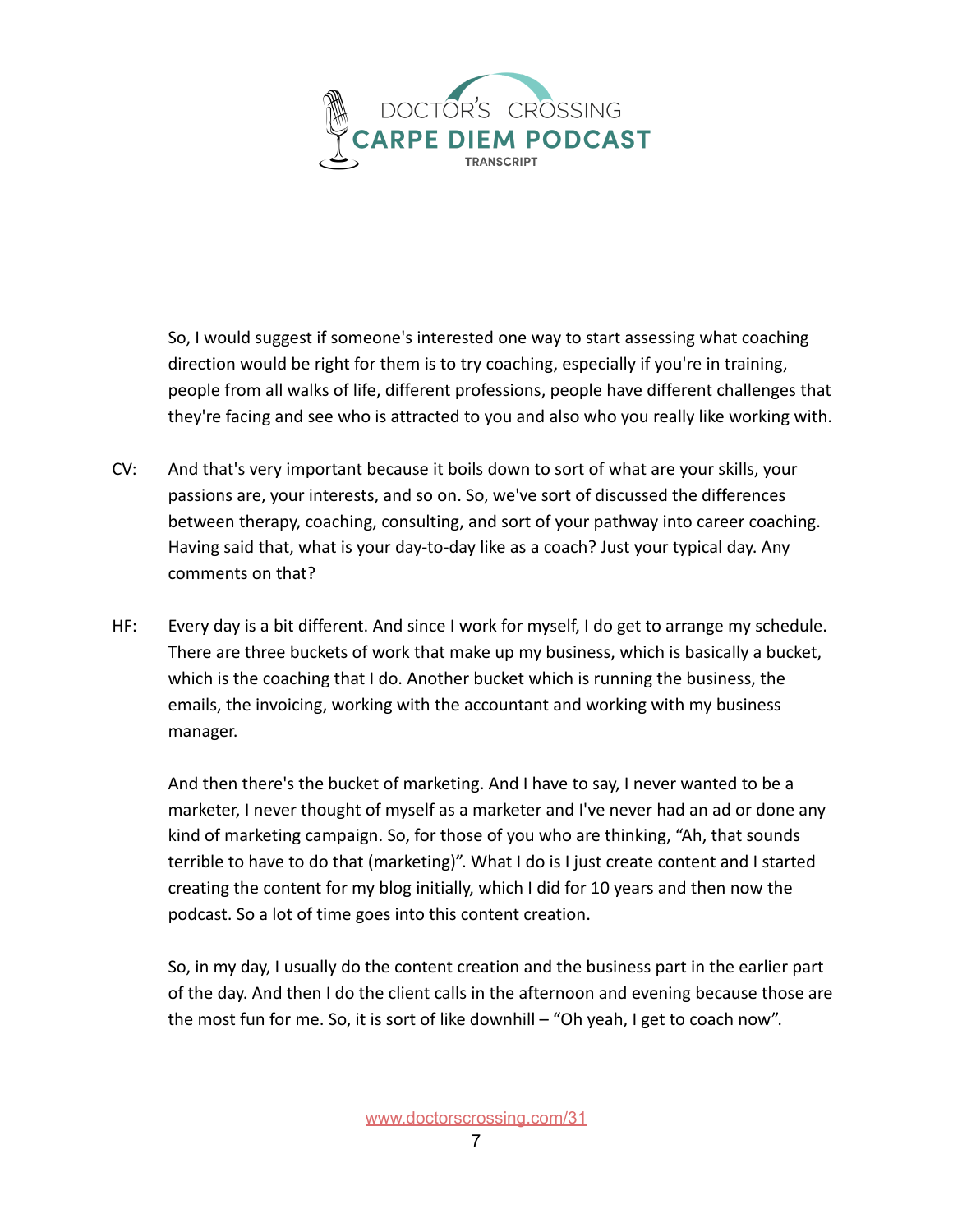

- CV: Yeah. And I was just going to say, I was thinking about how does one become a coach? How do you get into the field? It's not so easy as just saying, "Okay, I'm going to be a coach. And that's it". It requires some training, I suppose. And I feel that there's a few different options out there. Could you comment on how hard it is to get into a program? Maybe the cost associated with that and the different options and levels.
- HF: Now, one thing that's interesting about coaching, not a lot of people might not be completely aware of is there are no requirements. No one has to do any type of training at all, or be certified. There is no licensure. You can just call yourself a coach and hang your shingle and off you go.

That being said, I think there's a lot of value to having some training, because even though as physicians, we are very used to listening, asking questions, interacting with people on a very intimate level. So, we have a lot of those natural skills, but the coaching training really helps you hone the skills, use them in a slightly different way because we're not giving a lot of information as a coach.

And then one of the best values of training is getting feedback. So, we had a lot of feedback during training. We also had to record our calls during certification to get feedback. And you also get to see different coaching styles demonstrated. I would say the training is incredibly valuable and the next decision to make would be, "Do you want to go through a certification program and do a program that's certified by the International Coaching Federation?" Which is the biggest established body that accredits programs.

CV: Thank you. That's what I heard as well. One of the things that comes up often is this is probably the type of investment on the front end, where you would be paying for some coursework, certifications, et cetera, while having your day job. So, this is something that doctors would probably do in the evening or after hours. So, one question was, "What's the average cost to get certified, say a master certified coach?" But more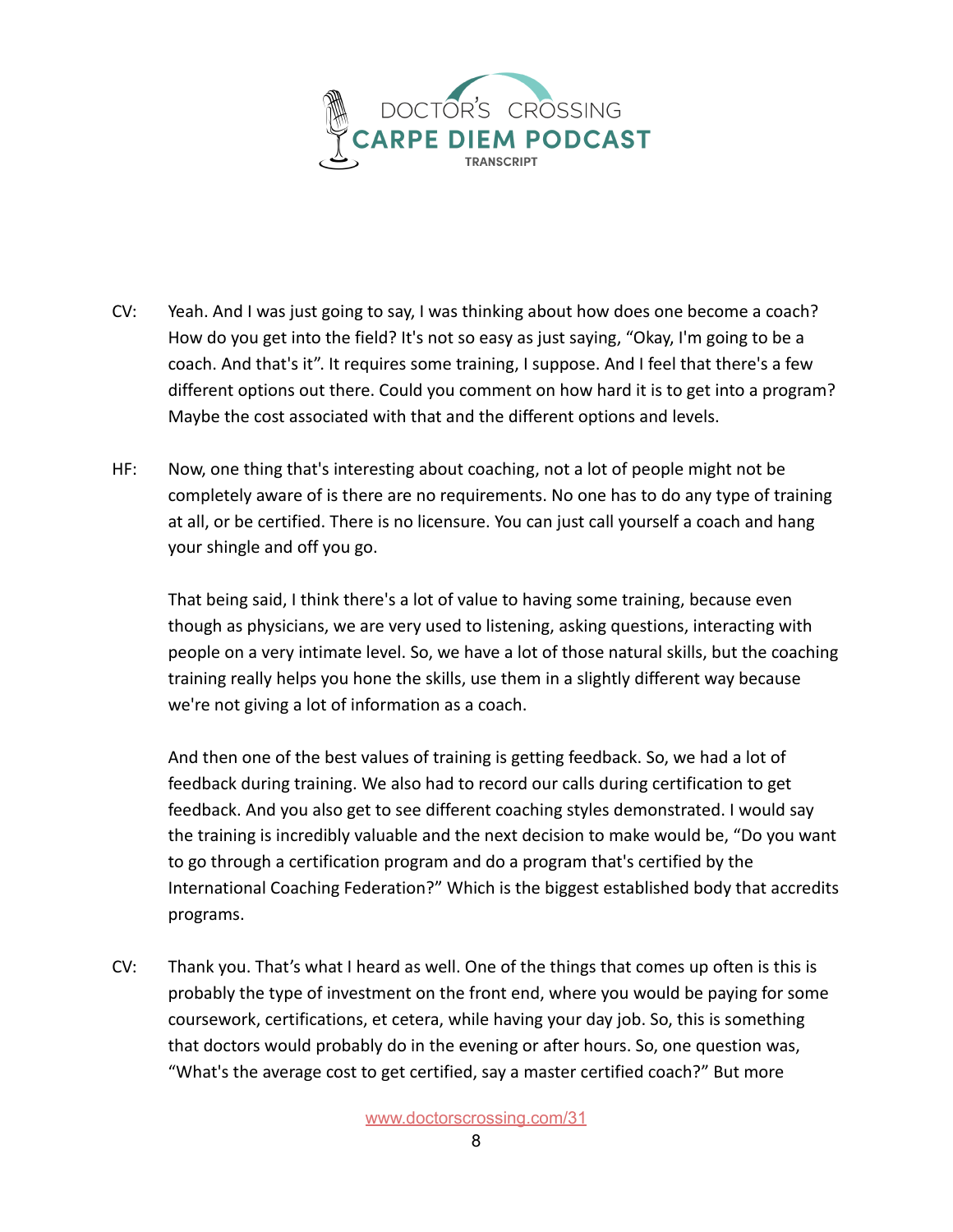

importantly, I think a lot of the listeners would also want to know what is the income potential as a part-time coach, perhaps, or as a full-time coach?

HF: Okay. So, you ask a couple of questions there. So, let me just first start to talk about the cost is, my program, it's CTI - Coactive Training Institute. I just checked the prices currently. And training there is divided into a curriculum which you could think of like medical school. That's a basic curriculum that a lot of accredited programs have. That's \$6,675 and it's five modules. Now it's I think four days ( for each module), because it's remote. Before it was three days when it was in person. And then if you do the certification, that adds on about the same amount. So, the total cost to get certified is about \$12,600.

Compared to other programs it's fairly well in the middle, there are some that are less and there are some that are close to \$20,000. I saw a weekend course for \$149 but that's not to be certified.

And that in terms of the time that it takes, that program took me about nine months, but you could definitely do it while you were working a 40-hour job. Not 60 hours, I don't think that would really be good, but you can spread it out. So a lot of these programs have some flexibility that you really don't need to stop your job to do the training. And then you asked another question.

- CV: Just about the income.
- HF: The income, right. Okay. There's a lot to say here, but I'll try to be brief about it. The way coaching was when I started over 10 years ago and the way it is now. And I think the way it still will be in 10 years from now is that it's a great hobby, but it is a bit of a difficult job or career or business to have.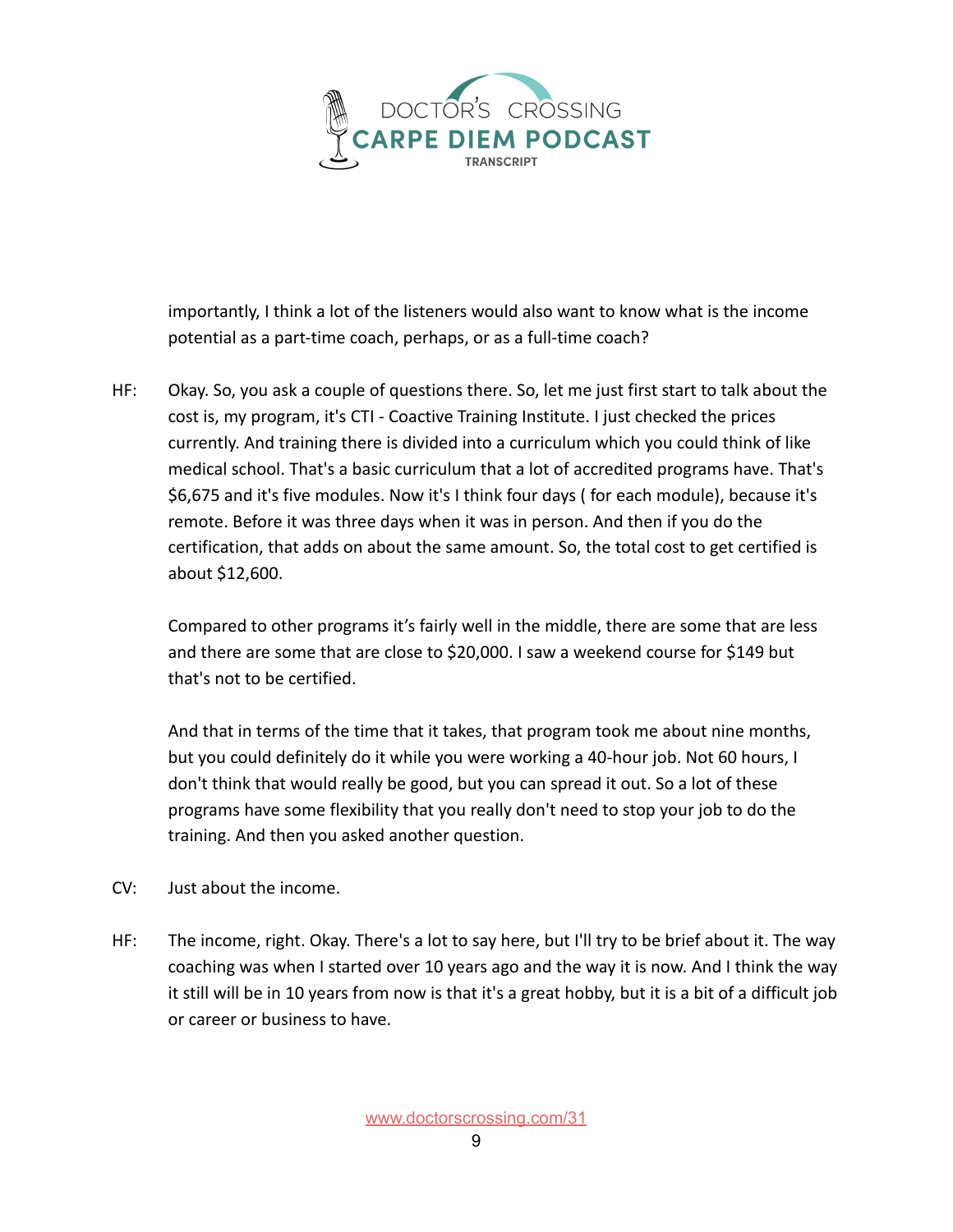

That being said, many people are making very healthy incomes, replacing physician incomes, there are physicians who have more than a million-dollar income from their coaching. High six figures. But what you don't hear a lot about are the many physicians and others who go through these very good training programs and struggled to get clients, struggle to establish a business and struggled to get hired.

CV: Yeah, I suppose that it sort of has a variety of different levels and it really boils down to your commitment and passion for it. So that's helpful because I think a lot of physicians who are starting out in this field would want to know, at what point would you be able to replace your income and continue to do the coaching on a full-time basis?

One of the questions that is included in this category would be, there's one-to-one coaching, which you essentially are working alongside a person individually over a period of time. However, what are opportunities for group coaching or being sort of keynote speakers and so on? Is there a lot of opportunities to do that as well?

HF: One of the great changes that's happening, which is going to help physicians be more profitable in coaching and potentially more successful is that they don't have to just be limited to one-to-one coaching. There's a way that they can create passive income by adding on things such as a digital course that covers a lot of the material that they teach that a client could use and utilize and not have to have that high cost one-to-one coaching fee, but get a lot of the value from the coach.

So, coaches are adding on digital courses to enhance their offerings, making it easier for them to have a living wage. And in that model, they may have group coaching that they're doing to a number of clients going through their programs. As you mentioned, they could do speaking as well. They can go and offer workshops, some write books, others might be doing different models, where they have coaches working under them. Physician coaches are doing that now, they have both physicians' coaches working under them and others. So, everything is, I think, exploding in the coaching realm.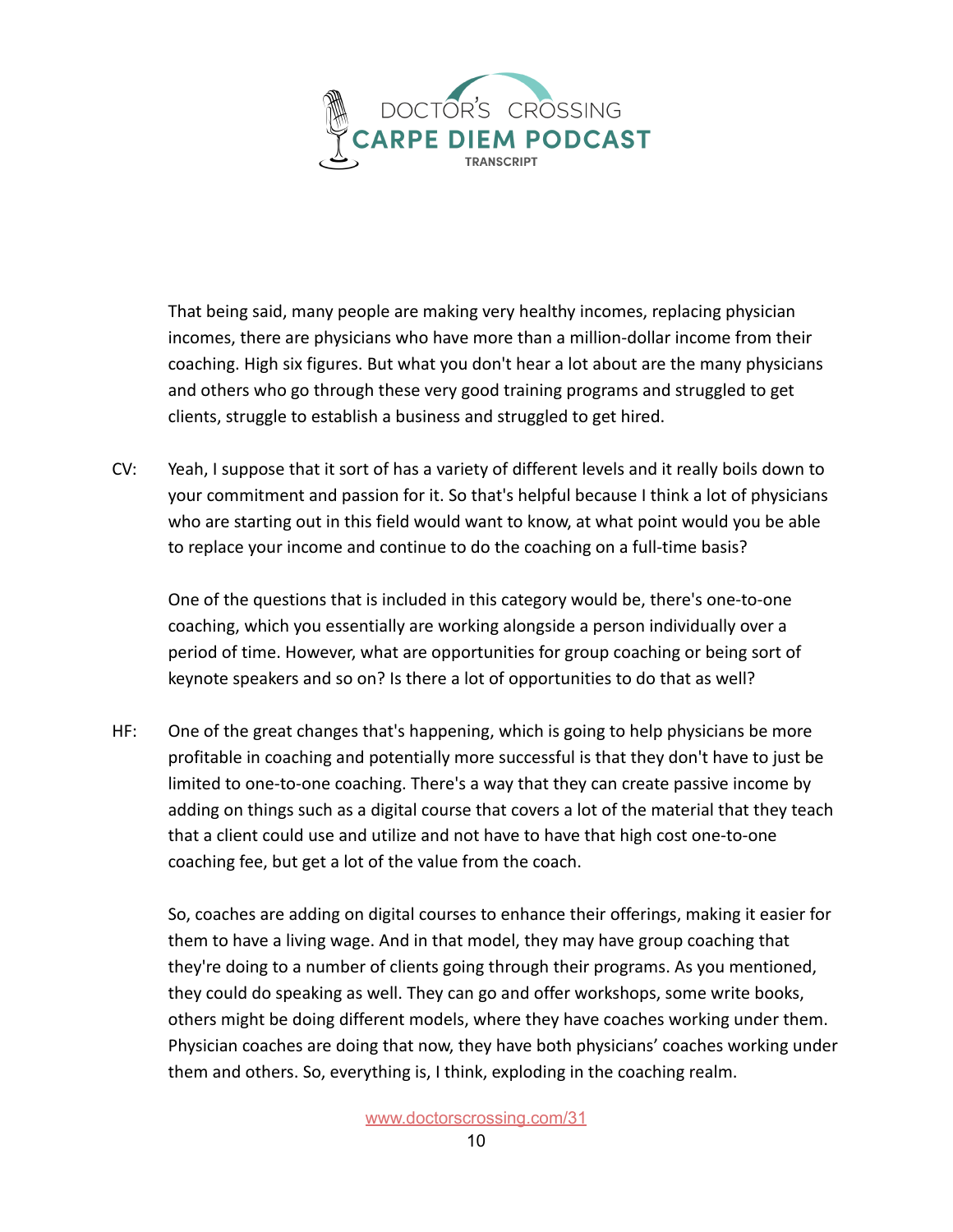

There are companies now that are hiring coaches that were not in existence 10 years ago. And something I'm seeing on LinkedIn, which I haven't seen, I didn't see five years ago, all these job ads for coaches and health coaches. Now, they are not paying a lot of money. It might be \$15, \$30, \$40, \$50, \$60 an hour, but I see more and more there are health insurance companies and telemedicine companies, there are programs that want to offer….. I even saw a medical school wanting to hire a coach for the students.

If I look in my crystal ball, coaching is exploding. It's on fire because companies and individuals are really starting to see the ROI, the return on investing in it. But that being said, I still would recommend people to be careful, to not leave a job and jeopardize their income in thinking that this can be a quick turnaround in terms of making that physician salary, because it's not easy. I will say that.

CV: Right. And I agree with you. That's what I've seen on my side here, where I work in my local community and just talking to a lot of physicians. First of all, there's that physician burnout piece of it. Then we were hit with a pandemic and COVID suddenly made many physicians rethink their career path because while they thought at one point that they were protected from income loss or job loss, it became a reality with many of the doctors that I know, were either having to close practices or got furloughed or their incomes were reduced.

And that was something that was completely unexpected. You go to medical school and do your training. You dedicate yourself all these years and at the end of that amendment, you expect to be fully employed. And that was not the case anymore. So, that really triggered this groundswell of interest among physicians to come up with sort of either side gigs or other options so that they would continue to be marketable and not only depend on the clinical work that they were doing.

So that's extremely important. And I've also noticed that GME programs, residency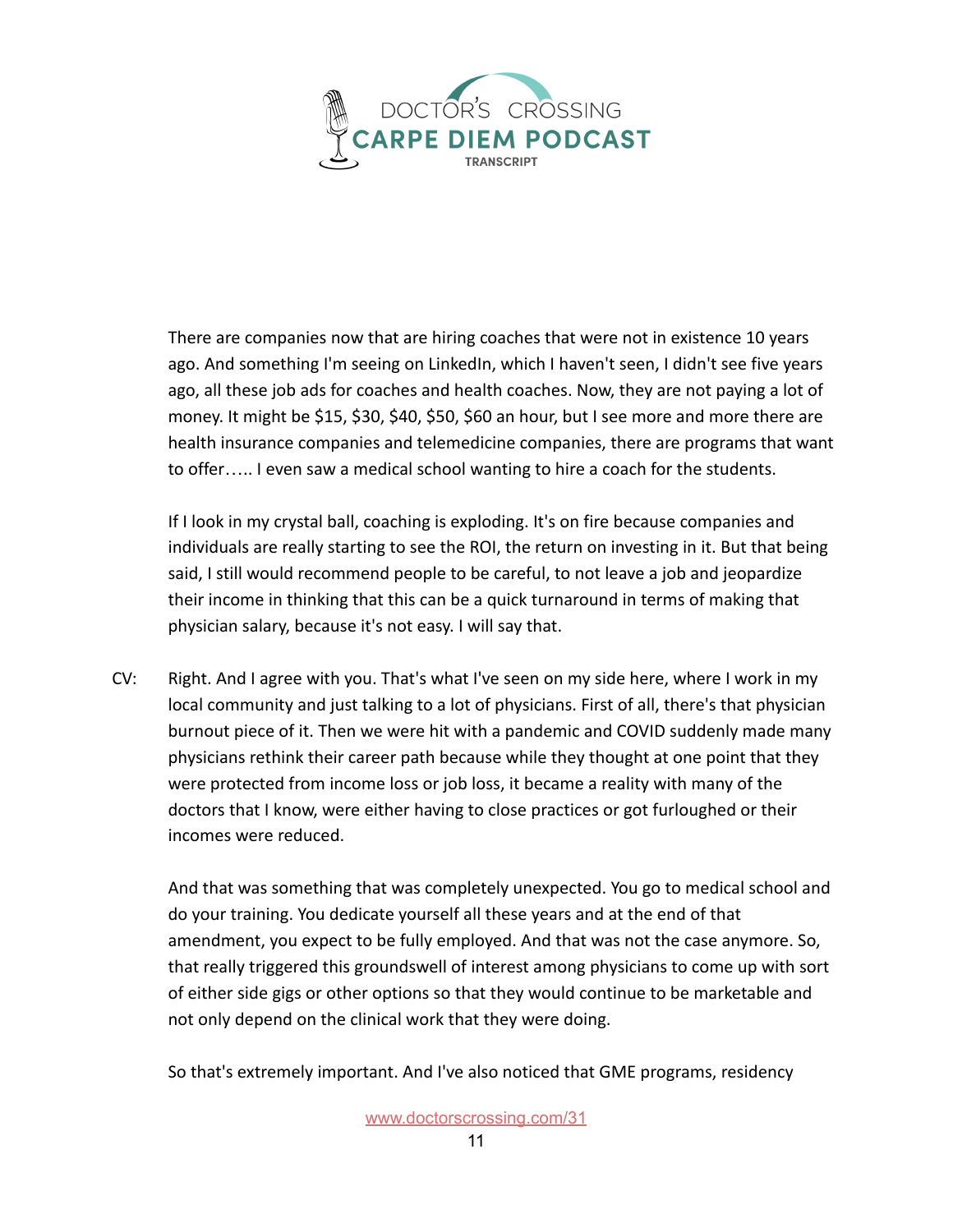

programs as well, we have a local medical school here, and they are also looking at working together with coaches to start talking about these subjects early on in their career, as opposed to when it's too late, when doctors are already sort of overstressed and considering other options for their career. So, that's very important.

I'm just curious to know in the last, I don't know, six months or so, what would be your typical client? What would be the most common reason for somebody to come to you? Maybe if you can just talk about somebody in particular.

HF: The healthcare system. Do we need to say more? I call it, this pandemic has brought on an epidemic in physician burnout and dissatisfaction. I have never had 50 people on my waitlist. I've been doing this for 11 years. I have never had to keep people waiting like that. So we, as physicians are suffering. There are huge issues out there with how the system is asking us to practice. And I think I really shouldn't get talking because it's something I get a bit hot under the collar about because I see so much pain.

I have physicians when they come to me, it's not unusual for them to cry. And physicians do not cry easily. We do not. And it's wrong and it needs to change. I know I'm not going to change the system, but I am going to do everything I can until they carve me off and put me in a posture to create resources for physicians, to be able to figure out how they can find the joy in their work again.

CV: Right. And it's all about that. It really is about that personal touch, having somebody sort of guide them into finding and discovering themselves who they are and how they can leverage their skills and talents to pivot into another career path that is just as rewarding and satisfying from an intellectual standpoint, but also from a financial standpoint. So it is very interesting that there's so many doctors that are kind of experiencing the same challenges.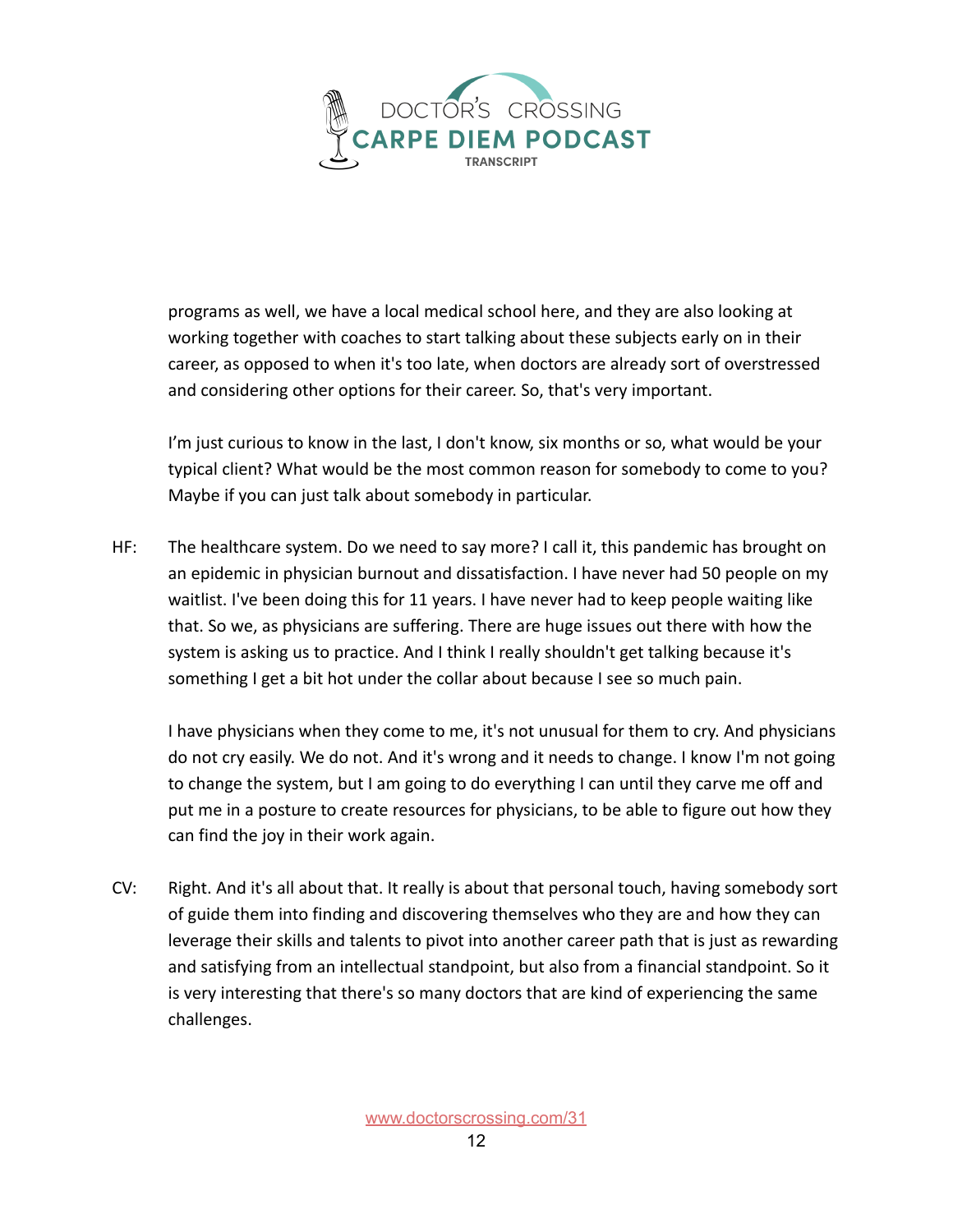

And having said that, not everybody's cut out to be a coach. So, one of the questions that comes up is "What's a typical personality for somebody who would make a good coach?" And then as a side question to that, what's the easiest part or the funnest part, and then what would be the hardest part of being a coach?

HF: Okay. So the first part is who makes a good coach? What's a good personality? I'm sure there's quite a range. We have Tony Robbins who is a fantastic coach. You have people coaching in the athletic world, the executive world. So I think part of it is finding a good match for your personality and what your experience is. And that being said coaches in general, I think love people. We love to ask them questions and get curious about what makes them tick.

So, I think that natural love of humanity and really loving personal development and helping people be their best. If that is something that's really important for you and sharing often a very intimate partnership with another person, another human being to help them live their fullest potential. If that excites you, then you're a natural coach. And it's just something that once you are bitten by it, it's hard to get enough of it because seeing that transformation in people never gets old.

- CV: That's great. Yeah. Great, great feedback.
- HF: I didn't answer Your question. Sorry. The easiest and the hardest part. So, I'll be really quick on that. So, the easiest part is the coaching. Totally. For me, it feels effortless. The hardest part is I think for most people, the marketing of the business, how do you put yourself out there? How do you get noticed? How do you get more clients and get hired? I think that's the challenge for people.
- CV: Yeah. And I'm glad you mentioned that because I think 10 years ago, there were probably not very many resources, but nowadays there are so many Facebook groups.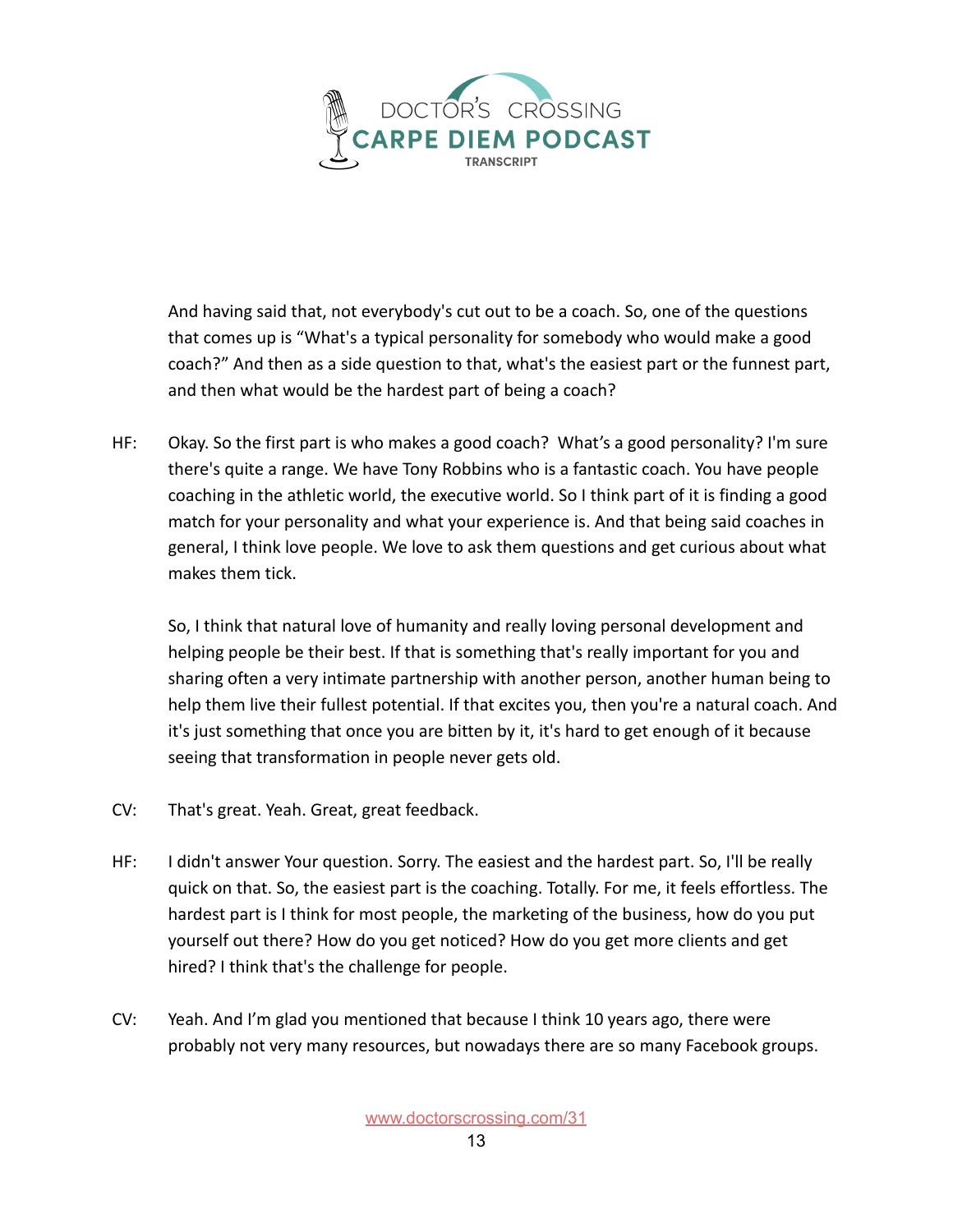

There are so many podcasts, there's books. I'm sure at the end of this podcast, you'll be posting some links on your website to do more resources.

So, the information is out there and all it takes is just accessing that and starting to go through that internal discovery part to see if there's something that makes sense to a physician who's really interested in doing this type of work. Any other thoughts, any final thoughts about your career or your experience and just your overall life as a coach?

HF: Yeah. So, before I have a final word, what I would like to say since you were mentioning resources is that there will be a download. I love downloads for you guys and it'll have information on coaching, some books you can check out, some podcasts. It'll also have some information about how to explore a training program. So, you'll be able to get that on my site. In the show notes, there'll be a link for it, but you can also find it at doctorscrossing.com/coaching.

A final word. I always would just encourage you if you have any interest in coaching at all, to give yourself a chance to explore it, because I know pretty much anyone who's tried coaching and find that it resonates with them, loves it. I don't mean likes it, loves it. Because how can you not love seeing someone become who they're really meant to be and break through barriers and find that joy? I mean, it's addictive. I never want to stop doing this. So, I encourage you to give it a chance if there's a spark there and see where it takes you.

CV: And that's a far cry from many doctors who unfortunately have made a decision into a particular sort of specialty, and then they come to find out that it just wasn't a good match for them. So, this is great news that you're sharing that with us, because I'm glad to find out that there are coaches that are doing it, and they really enjoy it and love what they're doing.